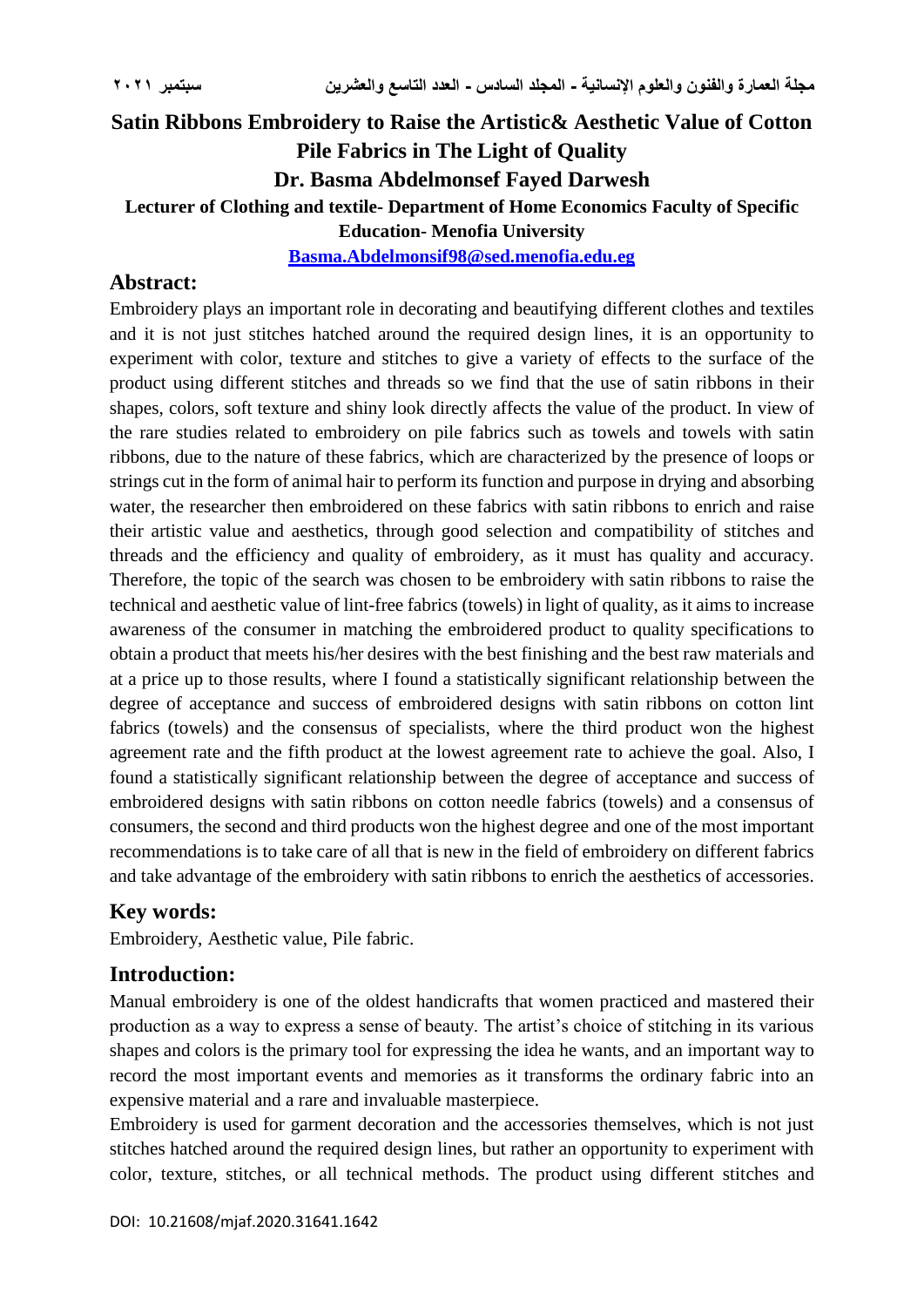threads, so we find that the use of satin ribbons in their shapes, colors, and soft texture and shine directly affects the value of the product.

In this research, the researcher relied on embroidery with satin ribbons to raise the technical value of the fluffy textiles used in drying the body after showering, which are called towels. Smoothness, glossiness, and cheapness in comparison to the threads used in embroidery as well as giving the distinctive shape and rich aesthetic value that give beauty to the lint fabrics used in drying our bodies, which cover one of the sides of the threads cut in the form of animal hair in the form of rings (Terry Toweling) in this case the rings cover the sides of the fabric to perform the required purpose of these fabrics, which is the speed of increasing the absorption of the fabric by the water, so this type of fabric that the individual uses daily is of great importance, which called the researcher to embellish and decorate these lint fabrics to raise the artistic and aesthetic value of them by embroidering the satin ribbons with quality and precision to meet the requirements of the consumer and pleases the public taste.

## **Research problem:**

The research problem can be formulated as the following main question:

What is the possibility of using **"embroidery with satin ribbons to raise the technical and aesthetic value of pile fabric (towels) in the light of quality"?**

- 1. What is the occasion for embroidery with satin ribbons on cotton lint fabrics?
- 2. What is the occasion of satin ribbons to make different embroidery stitches on lint-free fabrics?

3. What is the possibility of implementing contemporary hand embroidered designs for towel fabrics (cotton lint fabrics)?

4. What is the possibility of embroidery with satin ribbons to raise the technical and aesthetic value of cotton lint fabrics?

5. What is the quality of the product (towels / towels) hand-embroidered with satin ribbons?

# **Research importance:**

- 1. Study the types of stitches used in embroidery with satin ribbons.
- 2. Learn about the basic materials and tools and auxiliary embroidery with satin ribbons.
- 3. Show the artistic and aesthetic value of the design executed with embroidery with satin ribbons.
- 4. Study cotton lint fabrics (towels / towels).
- 5. Study the efficiency and quality of embroidery for the manually executed product.

# **Research aims:**

- 1. Contribute to raising the technical and aesthetic value of pile fabrics.
- 2. Identify the types of stitches appropriate for embroidery on needle fabrics.

3. Obtaining wild products embroidered with satin ribbons of high quality and precision in embroidery.

4. Contribute to developing and raising the general taste of embroidered pork products.

5. Knowing all that is new in the field of hand embroidery and the applied benefit in its implementation on various fabrics, with quality and craftsmanship that attract consumers and praise them by specialists.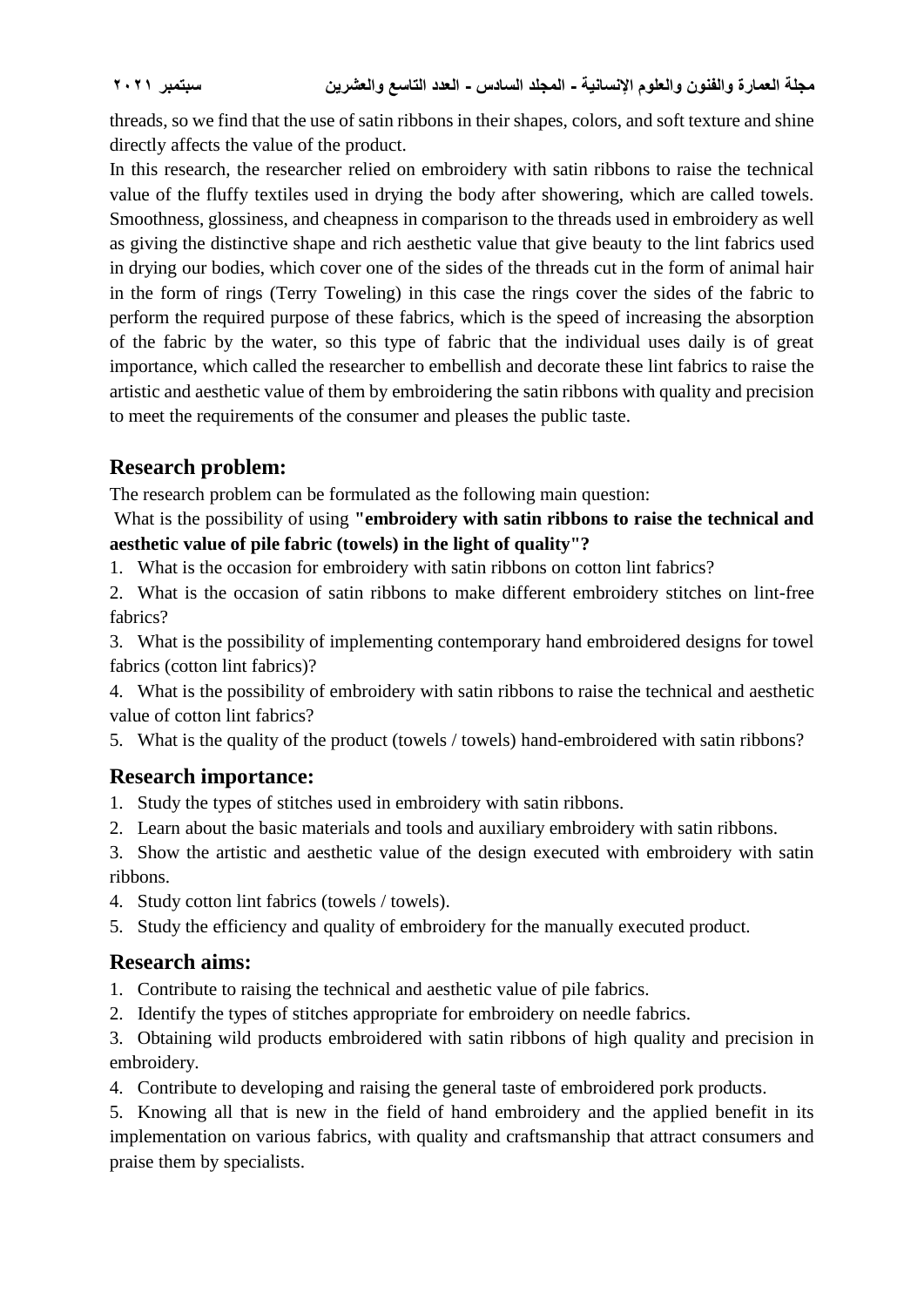6. Increasing consumer awareness of matching the embroidered product to quality specifications to obtain a product that meets desires with the best finishing, the best raw materials, and at an affordable price.

## **Research hypotheses:**

a. There is a statistically significant relationship between the degree of acceptance and success of embroidered designs with satin ribbons on cotton lint fabrics (towels) and the achievement of design elements.

b. There is a statistically significant relationship between the degree of acceptance and success of embroidered designs with satin ribbons on cotton lint fabrics (towels) and achieving the level of aesthetic performance.

c. There is a statistically significant relationship between the degree of acceptance and success of embroidered designs with satin ribbons on cotton lint fabrics (towels) and achieving the level of functionality of the quality of embroidery with satin ribbons.

d. There is a statistically significant relationship between the degree of acceptance and success of embroidered designs with satin ribbons on cotton lint fabrics (towels) and the consensus of specialists.

e. There is a statistically significant relationship between the degree of acceptance and success of embroidered designs with satin ribbons on cotton lint fabrics (towels) and consumer consensus.

## **Research methodology**:

The research follows the descriptive approach and the experimental approach.

### **Research tools**:

A product evaluation form for specialists and consumers, prepared by the researcher.

## **Search limits**:

Cotton lint (towels)

Satin ribbons (different widths and colors)

Embroidery tools (wood hoop - chenille needle - scissors - sharpened needle)

Auxiliary materials (woolen yarn, plastic lobes, barley strips, peaches)

### **Human limit**: a self-study.

**The objective boundary**: a study (embroidery with satin ribbons - needle fabrics - types of embroidery stitches, tools and basic materials and assistance in embroidery - quality standards for implemented products).

## **Research terms:**

**\* Embroidery**: Embroidery is the decoration of the fabric after it is woven with a needle, often with colored threads, and from a material that is more expensive or cheaper than the fabric material with the same color of the fabric or in different degrees.

The researcher defined procedural embroidery as the art of decorating the woven surface using multiple materials such as threads of various types and streaks of different colors and different widths and drawings of different beads and beads and sequins and Najaf and precious stones for the decoration of fabrics and clothing with various stitches enrich it and add aesthetic value to it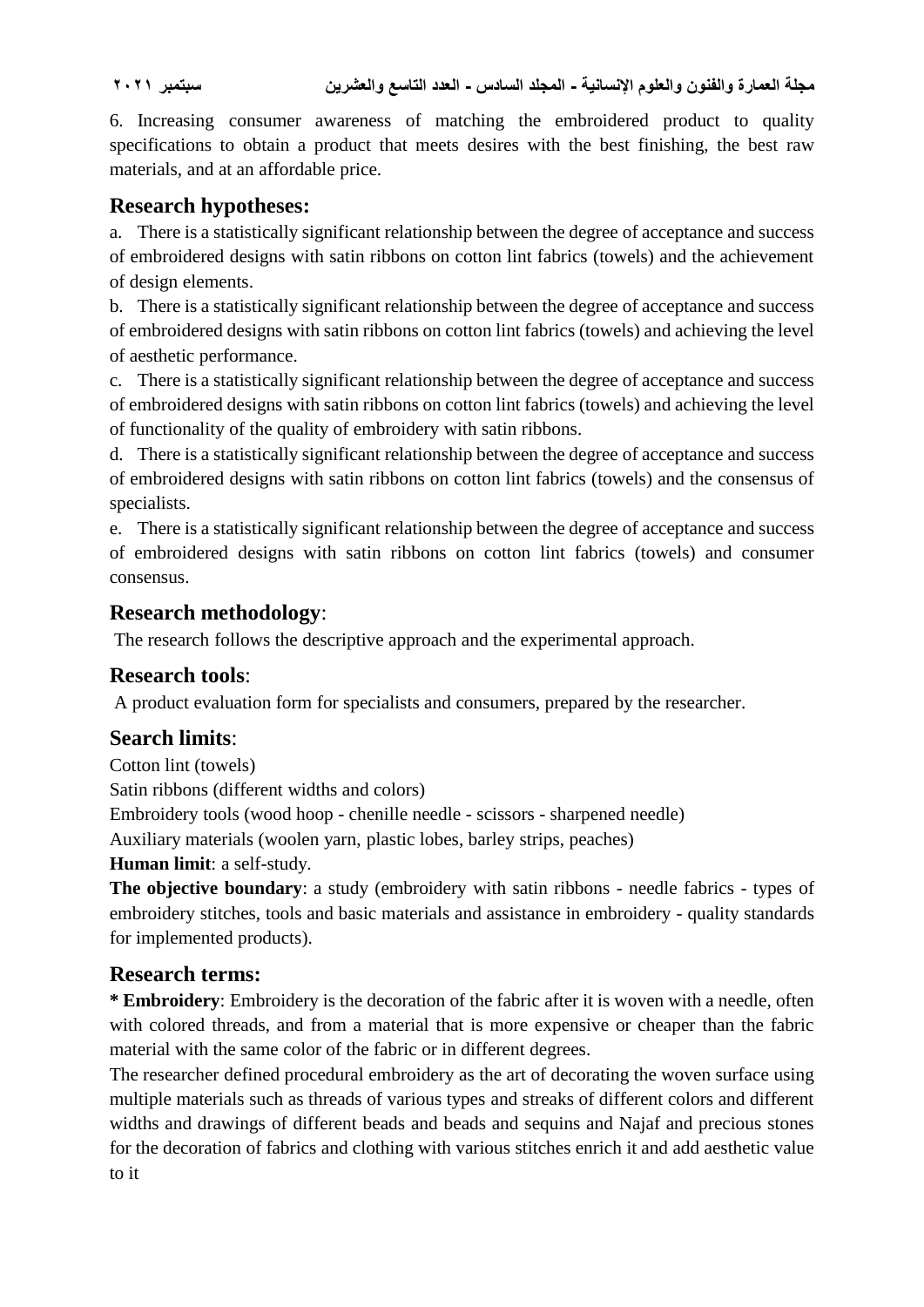\* **Satin ribbon embroidery:** A style of embroidery in which delicate silk ribbons are used in multiple widths and colors, as well as in various methods of execution, in which flowers, leaves and other designs are embroidered. (Leila Abdul-Aziz, 2003: Page 176).

**\* Artistic value:** the value is the quality that makes a thing desirable, and art calls every creativity that a person achieves, i.e. his essence is a will and ability to form and formulate and what art ends up is a beautiful thing as long as it achieves creativity and therefore art is entered under the framework of beauty in terms of being one of the tools that this beauty appears in it, but the word beauty itself means something more comprehensive than art, it means the sense, joy and pleasure that man realizes in every corner of this universe formed by the greatest Creator (Muhammad al-Bassiouni, 1981: Page 20).

**Aesthetic Value:** A term referring to the values and models by which artworks are measured, such as the relationships between shapes, color harmonies, balance of composition, and others, which contain artwork and aesthetic features and elements that distinguish it from others due to the use of technical means and methods that highlight the aesthetic aspect. (Sami Khashaba, 1997: Page 190).

**\* Pile fabrics:** These are fabrics that cover one of the sides of threads cut in the form of animal hair (Velvet and hair fabrics Plashes) or threads in the form of rings (Terry Toweling like bathrobe fabrics) and in this case the rings cover the sides of the fabric to perform the desired purpose of these fabrics, which is Speed increases the water absorption of the cloth. (Ansaf Nasr and Kawthar Al-Zoghbi, 2005: Page 319)

### **Quality:**

Arabic dictionaries know the word quality, that its origin is (good), and good is the opposite of bad, good quality, goodness in his work, and it is said that the best in his work, and the best quality in his work, and in the talk its quality for you that you choose the best of them. (Lisan Al Arab by Ibn Manzoor: Page 145).

**Quality is defined idiomatically as**: a product that fulfills but exceeds the consumer's expectations, which is the ability of the product to meet the requirements of its job, and the conformity of the product to the specifications set during the design, the degree of fulfillment of the requirements expected by the beneficiary of the service or the agreed upon. (Quality and Accreditation Guide: Page 17)

### **Theoretical framework for the research**:

Embroidery is an expression of a sense of beauty and stitching in its various shapes and colors is the primary tool for expressing the idea that the artist wants. Imagine each strand has its own surface characteristics and unique shape.

Embroidery with ribbons appeared in the year 1700 in France and the first appearance was on the clothes of the French kings who tried to monopolize this art and prevent its spread among other classes of society. More popular in all parts of the world and rose on other types of embroidery, and designs began to evolve from time to time, but this art remained conservative to its beauty, attractiveness and simplicity, and it increased in its development by the Chinese who created, mastered in it, generalized it and spread it all over the world where the lint is considered to be the lint that generally differs from ordinary textiles in terms of their appearance in the presence of a protruding and wild shape on their surface as a result of adding special strings of stroma or flesh that appear at a certain height on the surface or surfaces of the lint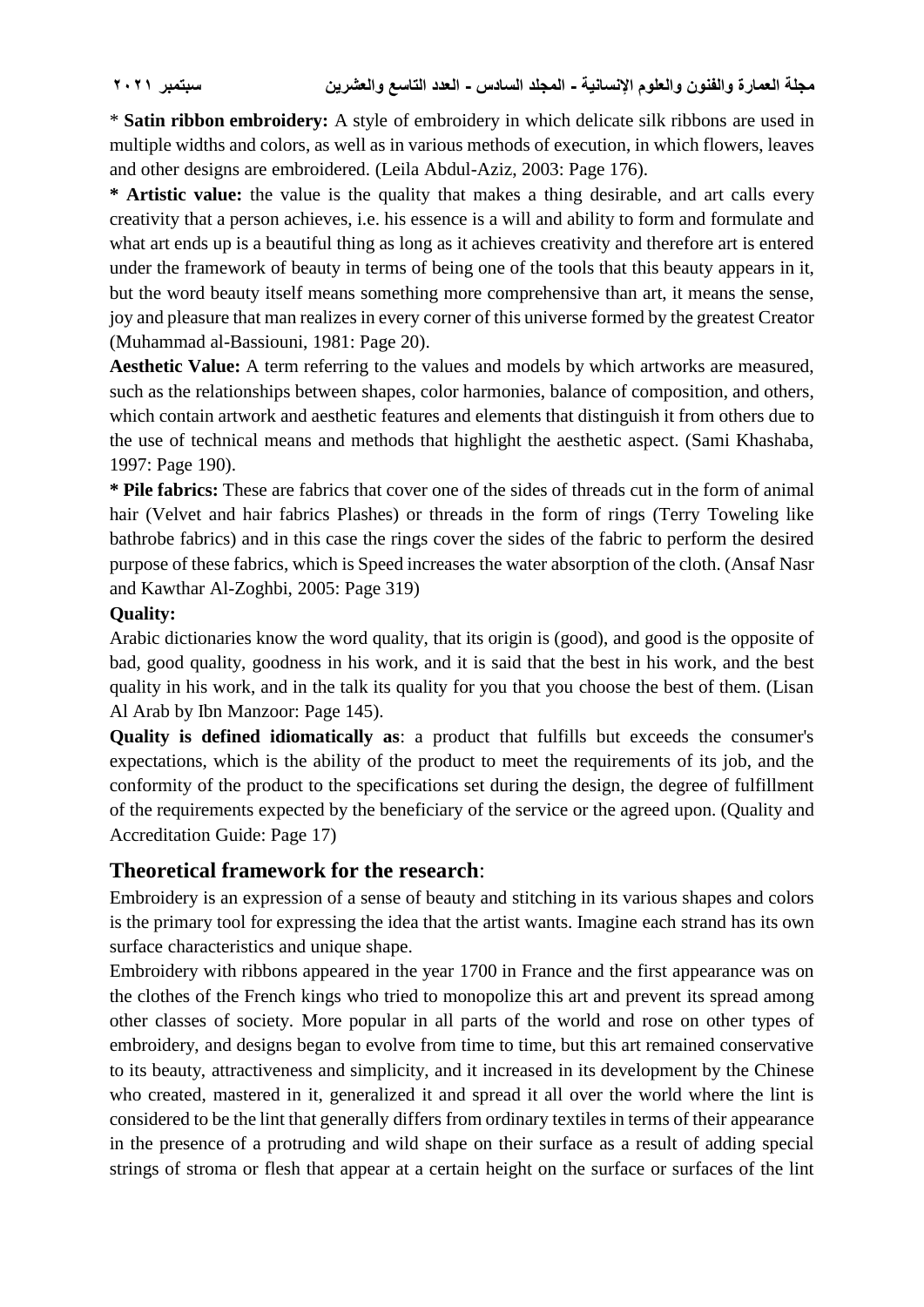woven, depending on the purpose of use and this prominence is known as a pile that is round in the form of rings as in the fabrics used in Drying (towels, bathrobes) used for showering.

## **The basic materials used by the researcher in the research**:

### **1. Pile Fabrics (towels):**

These are the fabrics that cover the sides of the loops or rings to give them high and rapid ability to absorb water. Therefore, they are used in the production of towels and bathrobes, and in it the fabric permeates additional threads either from warp or from the flesh as it appears prominent on the surface of the fabric and these additional threads take the form of loops or loops and these fabrics are characterized by being made of cotton often, where the fabric is woven in a sad or cool way, then some additional threads are woven to form the rings using special devices for this purpose and those special threads are produced from the weft, using strings of the weft, one of them is intertwined with the warp in the construction of the tissue floor and the other is used to make the distinctive lint and the needle in its construction is a shape (V), meaning that the thread of the needle passes under one thread or the shape of (W) by entering the thread of the needle in three threads, giving more coherent fabrics, which is characterized by its high ability to fastness for friction and use, which increases its consumption life, as in the fabrics of towels, and bathrobes, where it helps those rings to have the ability to absorb water.

### **2. Satin ribbons:**

Satin ribbons in different colors vary in color between the embossed, and glitter and are abundant in the market with different and varied offers including different offers of satin ribbons (2mm-4mm-7mm-13mm-32mm), but the most common offers are (4mm, 7mm) The presentations used by the researcher in embroidery on towels with this research. Manual embroidery threads are one of the basic materials affecting the quality of manual embroidery because of their direct and effective impact on the durability and beauty of the fabric "embroidered pieces" after their embroidery. Manual embroidery threads have evolved according to the development resulting from the diversity. The yarns used in the fabric and the yarns are chosen according to their colors, texture, softness, weight, fabric floor, and design. Each of the methods of manual embroidery has distinctive characteristics and defines the thread appropriate to it.

## **Auxiliary materials used by the researcher in the research:**

Cotton yarn: rolled, artistic threads, which have different thicknesses and multiple colors and can be embodied, and are found in the form of paralysis or virgin, and there must be durability in them and is represented in the number of twists, the more the number of twists gave a better result for that the researcher used in the research subject of the study a cotton matte thread (Matte Embroidery Cotton). It is a well twisted thread consisting of five wicks, preferably with heavy fabrics taking into account the good choice of colors (Reader's Digest, 1979: 8).

# **The most important characteristics that must be met in embroidery threads:**

- 1. Smoothing: to reduce friction caused by the embroidery process.
- 2. Durability: the strings must have a bearing strength for use by being durable and strong.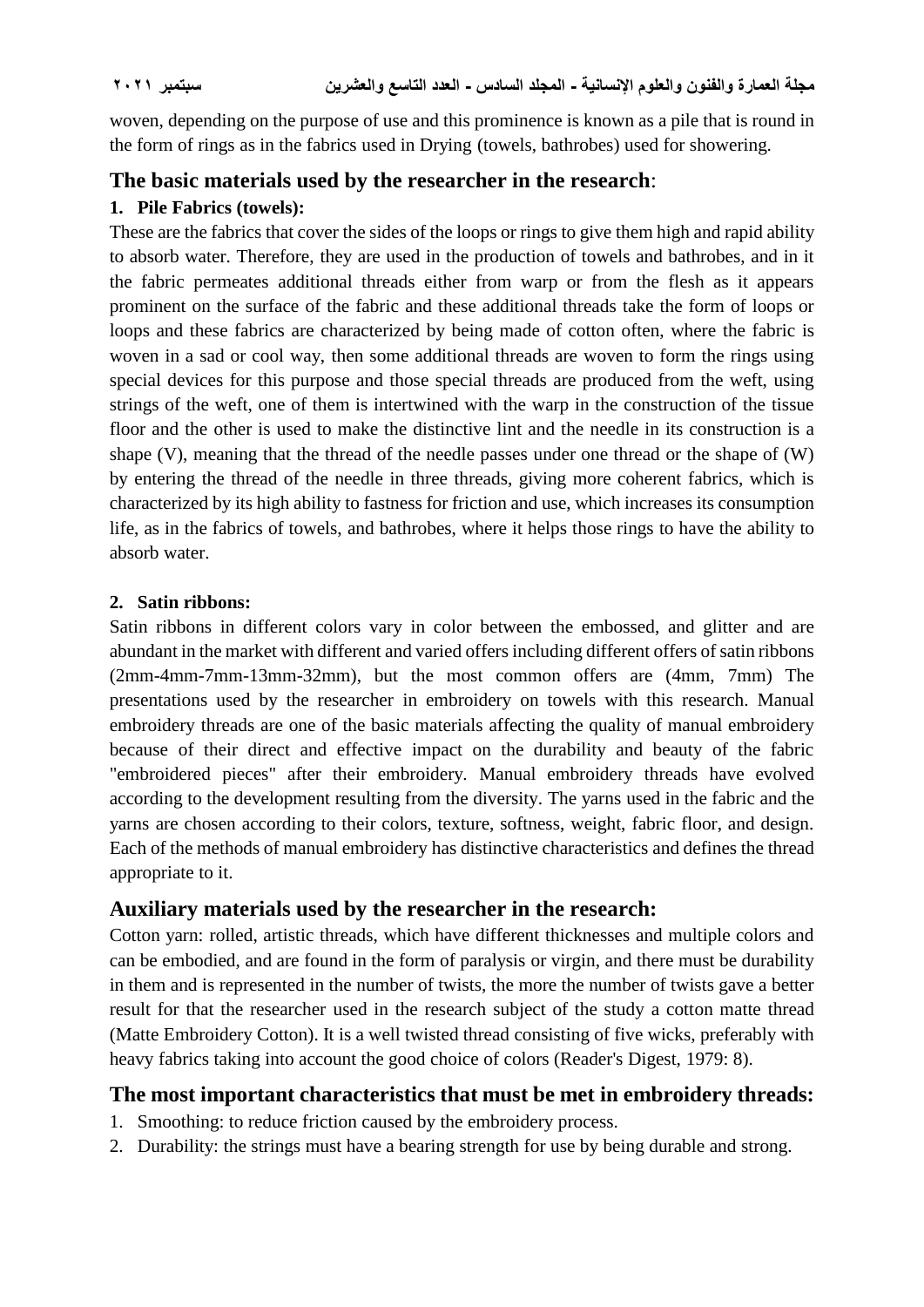3. Flexibility: This is so as not to cut or wrinkle the stitches resulting from the embroidery process.

4. Friction resistance: The thread must bear the friction process during the embroidery process.

5. Low shrinkage rate: The thread must be treated against shrinkage so it is not affected by washing and ironing operations, especially natural fibers.

6. Balanced twist: This is so as not to distort some of them, which causes a hindrance while working with them.

7. Color fastness: the thread should not be affected by the solvents used in dry cleaning, and it should not be affected by weather effects.

8. Homogeneity: Take into account that the thread is homogeneous and uniform in all its parts in order to facilitate its work (Safinaz Samir Muhammad, 2003: 35, 36).

## **Research framework:**

To implement the current search experience, the following actions were taken:

1- The researcher has made the designs that she will embroider (using transparent calcium paper and pencil) on the material and determine the type of thread appropriate for this material so that it can be embroidered on it to express the technical idea and sense of the aesthetic value of the researcher.

2- The researcher has determined and selected the type of material (cotton lint fabric) and is represented in towels size 140 cm x 50 cm, which will be embroidered by satin ribbons of different widths, and she has chosen the most present and widespread offers in the Egyptian market, which ranges between  $(4 \text{ mm}, 7 \text{ mm})$ .

3- The researcher has chosen the appropriate colors and offers with the color of each towel, as well as the selection of auxiliary materials (from cotton, crown, gauge and ordinary sewing thread) and the auxiliary tools to perfect the design and to produce it in a professional manner and in the technical image required to be achieved.

4- The design was transferred on towels using carbon paper and roulette, and the pins were used as a guide to locate the roses after the design was transferred.

5- The design was implemented with embroidery on cotton lint fabrics (towels) using satin ribbons, the product comes out in its final form to show its high artistic value, aesthetic excellence, quality of hand embroidery and mastery by the researcher.

6- The researcher prepared a card to evaluate the product by presenting it to the specialists.

7- The researcher prepared a card to evaluate the product by presenting it to consumers.

8- The appropriate statistical method was chosen to present and interpret the results.

## **Research results:**

The results and statistical analysis proved the following hypotheses:

1. I found a statistically significant relationship between the degree of acceptance and success of embroidered designs with satin ribbons on cotton lint fabrics (towels) and the achievement of design elements where the third and fourth products obtained the highest agreement in relation to the opinions of specialists, followed by the second product and then the first product and the fifth product comes in the last position to achieve the goal.

2. I found a statistically significant relationship between the degree of acceptance and success of embroidered designs with satin ribbons on cotton lint fabrics (towels) and the achievement of the level of aesthetic performance. They obtained the first and third products on the first